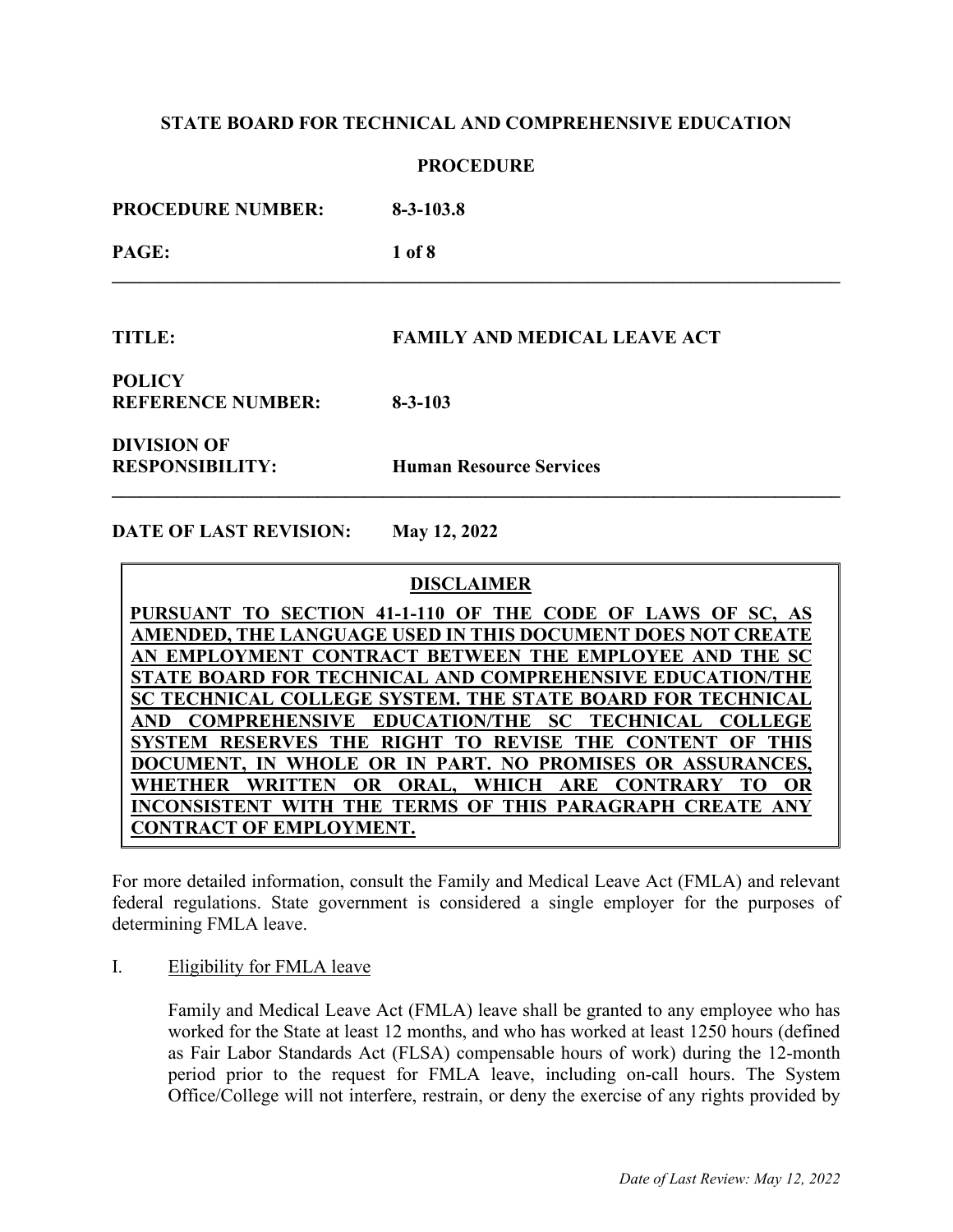### **PROCEDURE**

**\_\_\_\_\_\_\_\_\_\_\_\_\_\_\_\_\_\_\_\_\_\_\_\_\_\_\_\_\_\_\_\_\_\_\_\_\_\_\_\_\_\_\_\_\_\_\_\_\_\_\_\_\_\_\_\_\_\_\_\_\_\_\_\_\_\_\_\_\_\_\_\_\_\_\_\_\_\_** 

**PAGE: 2 of 8** 

the Family Medical Leave Act. The required total of 12 months of employment need not be consecutive.

The System Office/College can go back 7 years prior to the date of the need for leave to determine if the employee worked a total of 12 months with state government. The System Office/College has the ability to go beyond 7 years if an employee left state employment due to National Guard or Reserve Military obligations or a written agreement reflecting an employer's intention to rehire after a break.

In order to determine if exempt employees meet the 1250 hours of service, work records may be kept.

### II. Reasons for granting of FMLA leave

An eligible employee shall be granted up to a total of 12 workweeks of FMLA leave in each calendar year for any of the following reasons:

- A. For the birth of a son or daughter and to care for that child;
- B. For placement of a son or daughter for adoption or foster care with the employee;
- C. To care for the employee's spouse, son, daughter or parent with a serious health condition; and
- D. For a serious health condition that makes the employee unable to perform the functions of the employee's job.

Serious health condition:

- 1) an illness, injury, impairment, or physical or mental condition that involves either inpatient care (i.e. an overnight stay) in a hospital, hospice, or residential medical-care facility, including any period of incapacity or subsequent treatment in connection with such inpatient care; or
- 2) continuing treatment by a healthcare provider. This includes:
	- a. a period of incapacity lasting more than three (3) consecutive, full calendar days, and any subsequent treatment or period of incapacity relating to the same condition;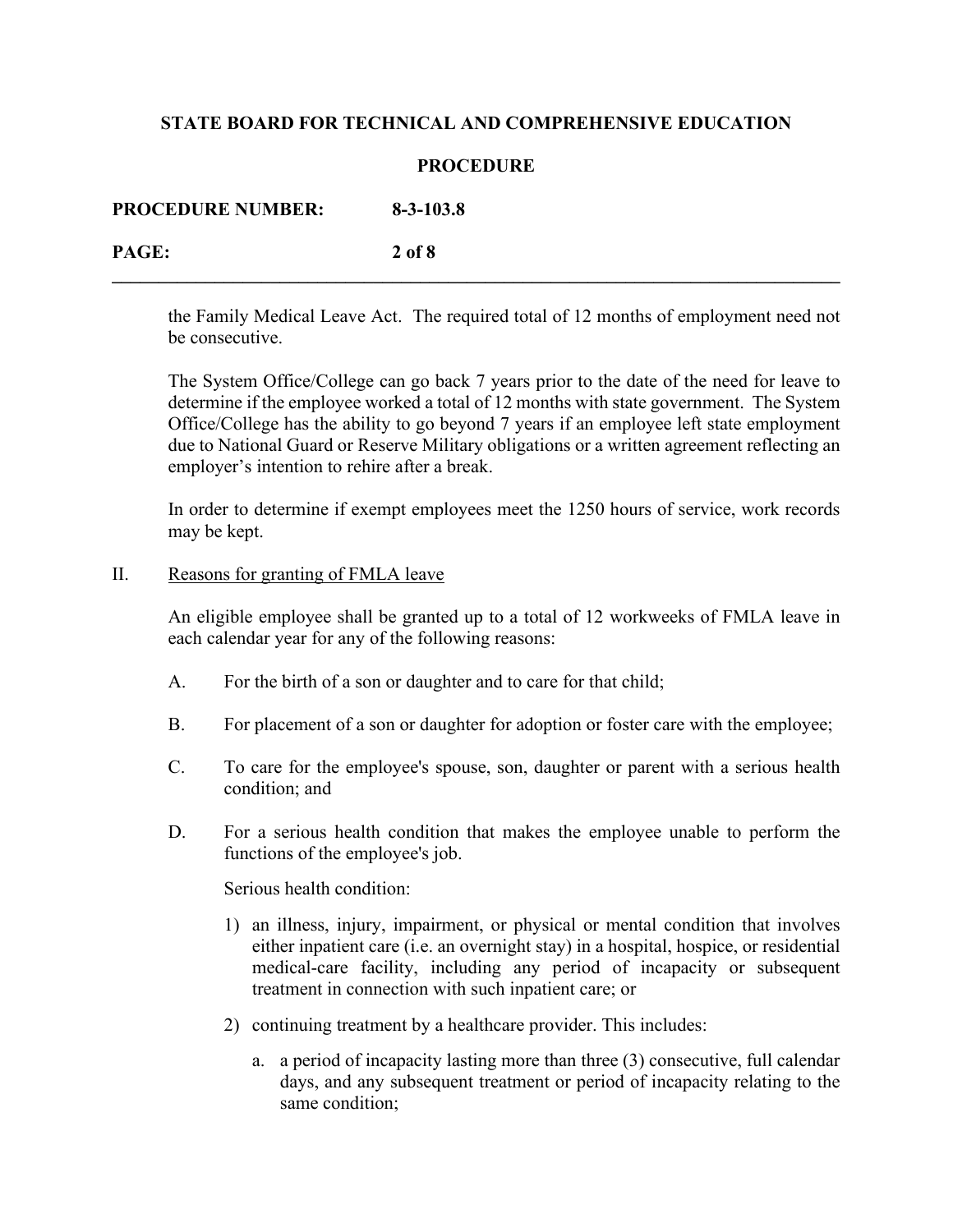### **PROCEDURE**

**\_\_\_\_\_\_\_\_\_\_\_\_\_\_\_\_\_\_\_\_\_\_\_\_\_\_\_\_\_\_\_\_\_\_\_\_\_\_\_\_\_\_\_\_\_\_\_\_\_\_\_\_\_\_\_\_\_\_\_\_\_\_\_\_\_\_\_\_\_\_\_\_\_\_\_\_\_\_**

**PROCEDURE NUMBER: 8-3-103.8 PAGE: 3 of 8**

- b. any period of incapacity related to pregnancy or for prenatal care;
- c. any period of incapacity or treatment for a chronic serious health condition which continues over an extended period of time, requires periodic visits to healthcare providers (at least twice a year), and may involve occasional episodes of incapacity. A visit to a healthcare provider is not necessary for each absence; or
- d. a period of incapacity that is permanent or long-term due to a condition for which treatment may not be effective. Only supervision by a healthcare provider is required, rather than treatment; or
- e. any absence to receive multiple treatments for restorative surgery or for a condition that would likely result in a period of incapacity of more than three (3) days if not treated.
- E. For qualifying exigencies arising out of the fact that the employee's spouse, son, daughter or parent is on active duty or called to active duty status as a member for the National Guard or Reserves in support of a contingency operation.

Qualified exigencies may include:

- 1. short notice deployment;
- 2. military events and related activities;
- 3. childcare and school activities;
- 4. financial and legal arrangements;
- 5. counseling;
- 6. rest and recuperation;
- 7. post-deployment activities; and
- 8. additional activities not encompassed in other categories but agreed by the System Office/College and the employee.
- F. To care for a spouse, child, parent or next of kin who is a current service member and is injured or becomes seriously ill while on active duty.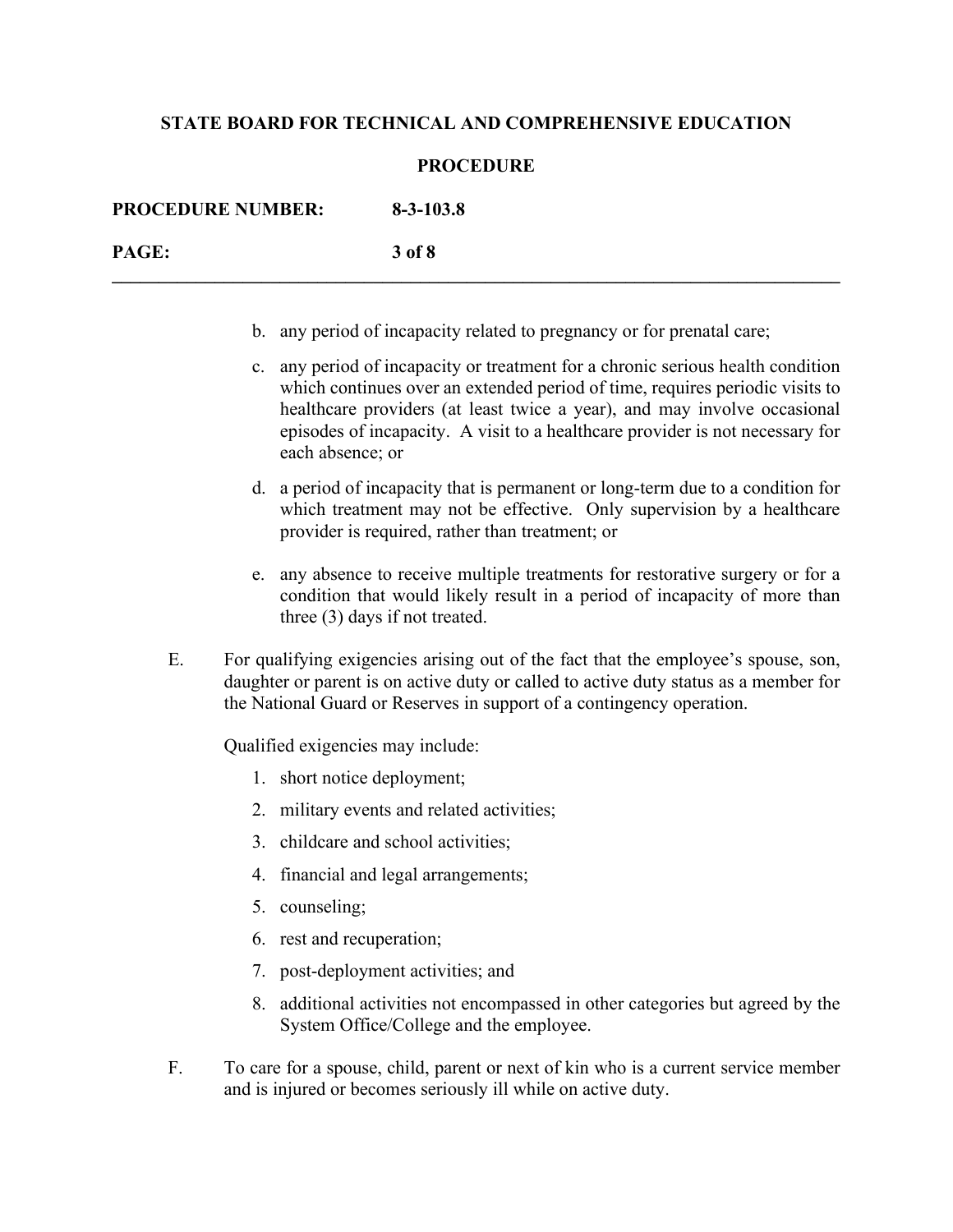### **PROCEDURE**

**\_\_\_\_\_\_\_\_\_\_\_\_\_\_\_\_\_\_\_\_\_\_\_\_\_\_\_\_\_\_\_\_\_\_\_\_\_\_\_\_\_\_\_\_\_\_\_\_\_\_\_\_\_\_\_\_\_\_\_\_\_\_\_\_\_\_\_\_\_\_\_\_\_\_\_\_\_\_** 

**PROCEDURE NUMBER: 8-3-103.8 PAGE: 4 of 8** 

> Under the military caregiver leave provisions, an eligible employee who is the spouse, son, daughter, parent or next of kin of a current member of the Armed Forces, including a member of the National Guard or Reserves, may be entitled to up to a total of 26 workweeks during a single 12-month period to care for the service member who has a serious injury or illness in the line of duty on active duty that may render the service member medically unfit to perform their duties; for which the service member is undergoing medical treatment; recuperation, or therapy, or is in outpatient status; or is on the temporary disability retired list.

Generally, the 12-month period, under the South Carolina State Government is a calendar year, with the exception of leave for the birth of a child and to care for the newborn child, and for the placement of a child for adoption or foster care (items II A and B). In these exceptions, the 12-month period expires after the date of the birth or placement.

### III. Scheduling FMLA Leave

An eligible employee requesting FMLA leave must give thirty (30) days advance notice to local management of the need to take FMLA leave when the need for leave is foreseeable. (e.g. expected birth, placement for adoption or foster care, or planned medical treatment for a serious health condition of the employee or a family member) When the need for leave is not foreseeable, such notice must be given as soon as practicable.

#### IV. Medical and Other Certification

The use of FMLA leave shall be subject to verification.

The human resource office may require that an employee requesting FMLA leave provide a health care certification form to support the need for leave due to the employee's own serious health condition, or that of the employee's seriously ill spouse, son, daughter or parent. If required, certification from a health care provider must be supplied within fifteen (15) calendar days of the request for verification.

Periodic recertification of a serious health condition may be required.

The human resource office may require certification of qualifying exigency for military family leave or for serious injury and/or illness of the covered service member. The System Office/College may request the employee to provide reasonable documentation or statement of family relationship. The documents may include but not be limited to: child's birth certificate, court document or statement from the employee.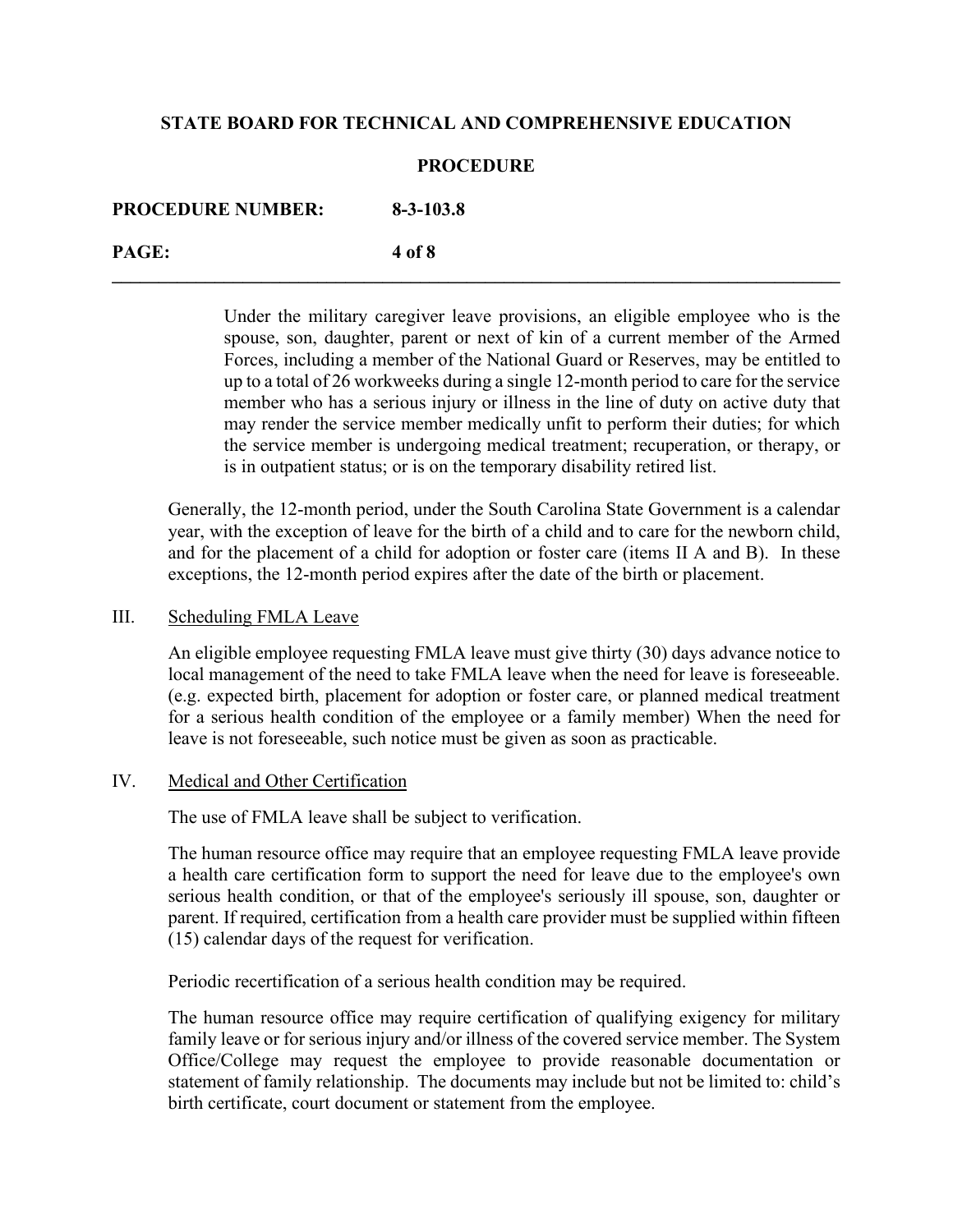# **PROCEDURE**

**\_\_\_\_\_\_\_\_\_\_\_\_\_\_\_\_\_\_\_\_\_\_\_\_\_\_\_\_\_\_\_\_\_\_\_\_\_\_\_\_\_\_\_\_\_\_\_\_\_\_\_\_\_\_\_\_\_\_\_\_\_\_\_\_\_\_\_\_\_\_\_\_\_\_\_\_\_\_** 

**PROCEDURE NUMBER: 8-3-103.8** 

**PAGE: 5 of 8** 

Refusal by an employee to provide a fully completed medical certification or other required documentation may lead to denial of their FMLA leave request.

V. Notification and Designation of FMLA leave

An employee request is not necessary for the employer to determine that leave time qualifies as FMLA leave. Such a determination may be made based on information provided to the employer and verified by the health care provider.

The System Office/College will notify the employee of their eligibility to take leave and will inform the employee of their rights and responsibilities under FMLA. It is the responsibility of the local human resource office to ensure the declaration<sup>[1](#page-4-0)</sup> of leave as FMLA leave based on information provided by the employee or the employee's spokesperson, if the employee is incapacitated. If the local human resource office lacks sufficient information about the reason for an employee's use of paid leave, the Human Resource manager should inquire further of the employee or the spokesperson to determine whether the paid leave is potentially FMLA qualifying.

- A. When leave is designated as FMLA leave the employee must be notified. No leave may be designated as FMLA leave after the leave has ended however, if the employee was absent for an FMLA reason and the employer did not learn the reason for the absence until the employee's return (e.g. where the employee was absent for only a brief period), the employer may, upon the employee's return to work, promptly (within two (2) business days of the employee's return) designate the leave retroactively with appropriate notice to the employee.
- B. An eligible employee's FMLA leave allowance shall be charged for the actual time an employee must be away from the job.
- C. Any leave taken that qualifies as FMLA leave should be declared as such. The FMLA leave will run concurrently with any other leave, such as workers' compensation, administrative leave, sick leave, annual leave and leave without pay, when applicable, and the leave will be charged against all appropriate leave balances.

<span id="page-4-0"></span><sup>&</sup>lt;sup>1</sup> Leave may be conditionally declared as FMLA leave subject to verification by the employee's health care provider.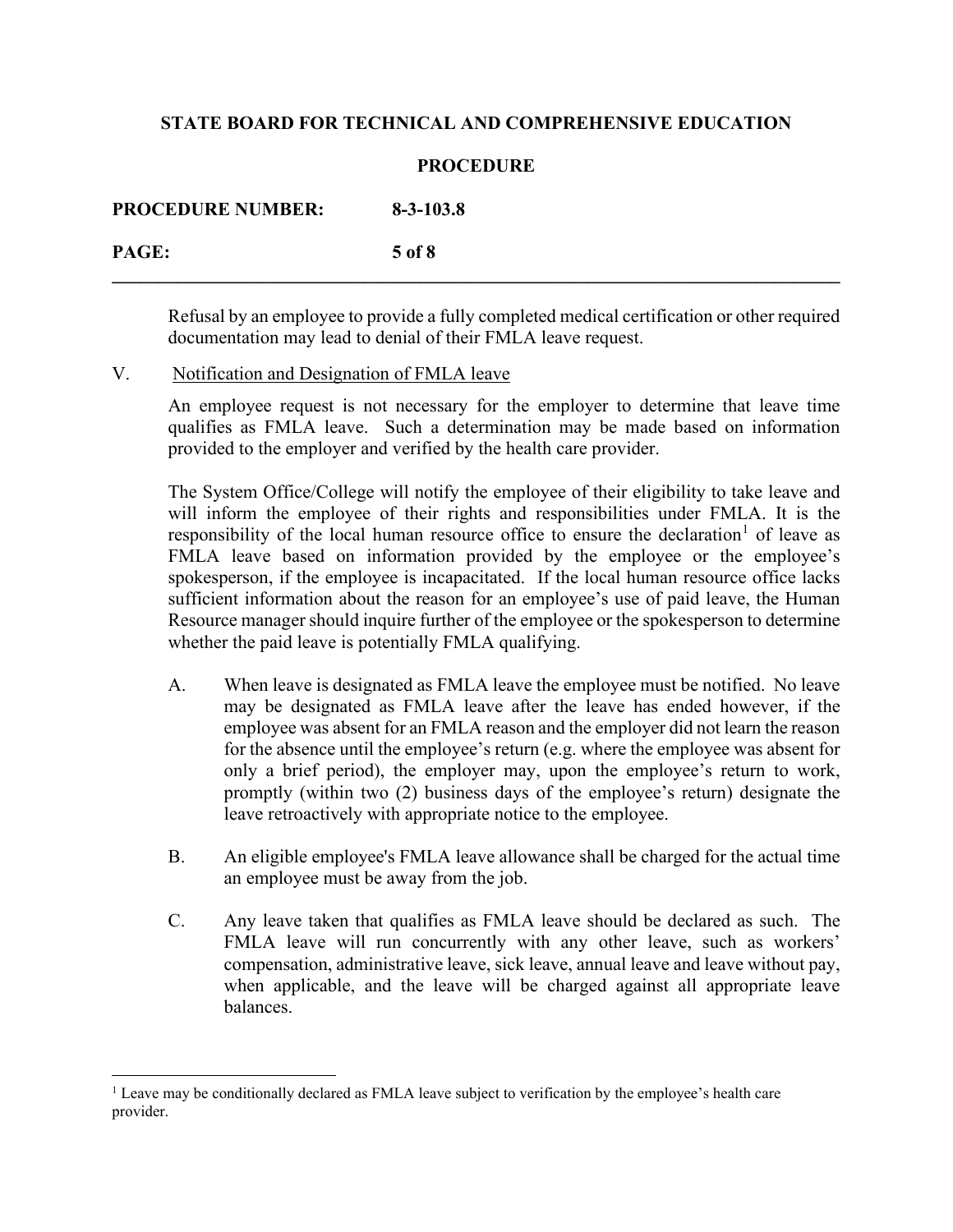## **PROCEDURE**

**\_\_\_\_\_\_\_\_\_\_\_\_\_\_\_\_\_\_\_\_\_\_\_\_\_\_\_\_\_\_\_\_\_\_\_\_\_\_\_\_\_\_\_\_\_\_\_\_\_\_\_\_\_\_\_\_\_\_\_\_\_\_\_\_\_\_\_\_\_\_\_\_\_\_\_\_\_\_** 

**PROCEDURE NUMBER: 8-3-103.8** 

**PAGE: 6 of 8** 

### VI. Use of Paid and Unpaid Leave

Generally FMLA leave is unpaid; however,

- A. Eligible employees will be required to substitute their accrued sick leave for unpaid FMLA leave when the FMLA leave request qualifies for sick leave usage, or
- B. An eligible employee may elect to substitute accrued annual leave for unpaid FMLA leave.

### VII. Intermittent FMLA Leave and Reduced Schedule

If medically necessary, eligible employees may take FMLA leave on an intermittent basis or on a reduced schedule for their own serious health condition, the serious health condition of a parent, spouse, daughter, son or for military caregiver leave. Leave due to the birth or adoption of a child may be taken intermittently and must be completed within the 12-month period beginning on the date of the birth or placement of the child and is subject to System Office/College approval.

#### VIII. Spouses Working for the State

Spouses employed by the State are limited in the amount of FMLA leave they may take for the birth and care of a newborn child, placement of a child for adoption or foster care, or to care for a parent who has a serious health condition to a combined total of 12 weeks (or 26 weeks if leave to care for a covered service member with a serious injury or illness is also used). Leave for birth and care, or placement for adoption or foster care, must conclude within 12 months of the birth or placement.

#### IX. Maintenance of Insurance Benefits

The System Office/College will maintain group health insurance coverage for an employee on FMLA leave whenever such insurance was provided before the leave was taken and on the same terms as if the employee had continued to work. The employee is responsible for the employee portion of the insurance premiums.

Should the employee take leave without pay during the FMLA leave, the employee must make arrangements with the System Office/College to pay for their share of the insurance premiums while on unpaid FMLA leave.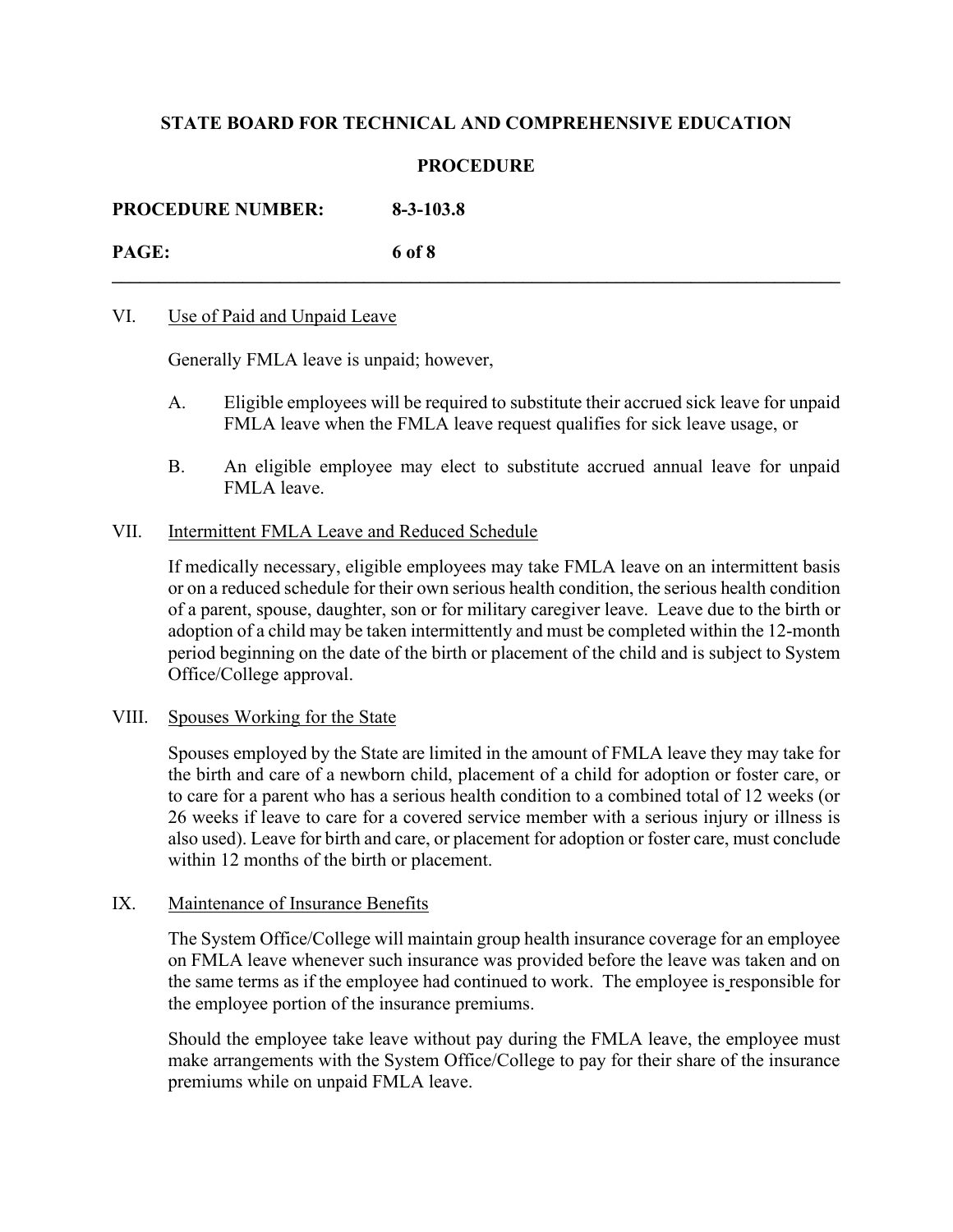### **PROCEDURE**

**PROCEDURE NUMBER: 8-3-103.8** 

**PAGE: 7 of 8 \_\_\_\_\_\_\_\_\_\_\_\_\_\_\_\_\_\_\_\_\_\_\_\_\_\_\_\_\_\_\_\_\_\_\_\_\_\_\_\_\_\_\_\_\_\_\_\_\_\_\_\_\_\_\_\_\_\_\_\_\_\_\_\_\_\_\_\_\_\_\_\_\_\_\_\_\_\_** 

The System Office/College is obligated to maintain group insurance benefits under FMLA leave. However, when the employee makes notification of their intent not to return to work, the employee is responsible for the insurance premium until separation of employment.

### X. Reinstatement from FMLA Leave

On return from FMLA leave, an employee who can still safely perform the position's essential functions is entitled to be returned to the same position the employee held when the FMLA leave commenced, or to an equivalent position with equivalent benefits, pay, and other terms and conditions of employment.

That position must involve the same or substantially similar duties and responsibilities, which must entail equivalent skill, effort, responsibility, and authority.

As a condition of restoring an employee whose FMLA leave was caused by the employee's own serious health conditions that made the employee unable to perform the employee's job, the employee must have their physician certify to the employer what date the employee is released to return to work, and what, if any, restrictions apply. Failure to provide appropriate documentation in a timely manner will prevent the employee from returning to work.

# XI. FMLA Leave Record

A leave record shall be maintained by the human resource office for each employee covered under the provisions of the FMLA. It is acceptable for employee leave requests to be created, approved and maintained via a secure (password protected) electronic system. If such a system is used, approval through the system will be considered the required signature of the employee and supervisor. Employees shall be able to view and print the leave records.

Failure to report leave taken is considered a falsification of work/time records and could be construed as being paid for hours not worked in violation of S.C. Code Ann. § 8-11-30 and may be subject to disciplinary action up to and including termination.